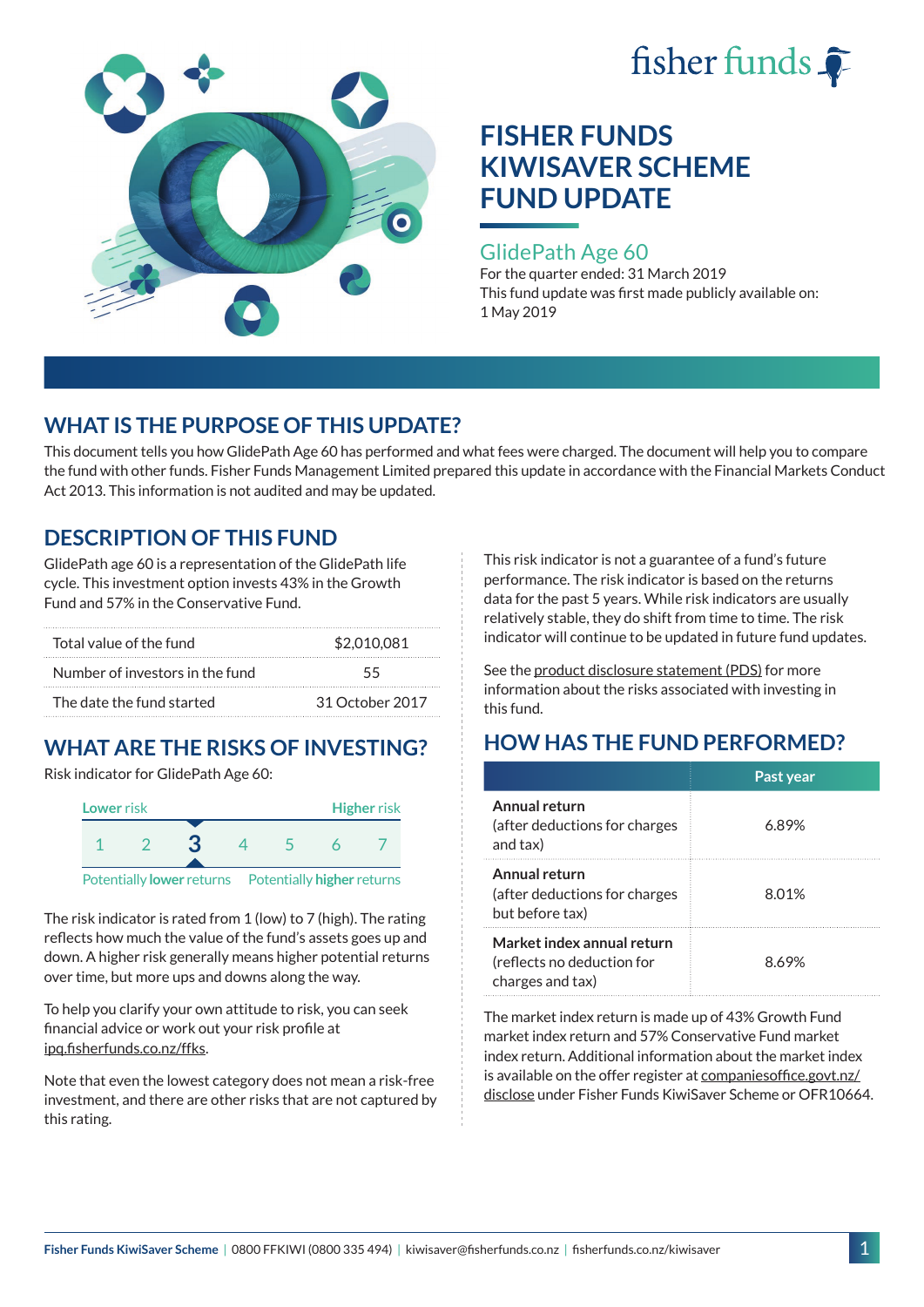# **ANNUAL RETURN GRAPH**



This shows the return after fund charges and tax for each year ending 31 March since the fund started. The last bar shows the average annual return since the fund started, up to 31 March 2019.

**Important:** This does not tell you how the fund will perform in the future.

Returns in this update are after tax at the highest prescribed investor rate (PIR) of tax for an individual New Zealand resident. Your tax may be lower. The market index return reflects no deduction for charges and tax.

### **WHAT FEES ARE INVESTORS CHARGED?**

Investors in GlidePath Age 60 are charged fund charges that include GST. In the year to 31 March 2018 these were:

|                                                | % of net asset value   |
|------------------------------------------------|------------------------|
| <b>Total fund charges</b>                      | 1.19%                  |
| Which are made up of:                          |                        |
| Total management and<br>administration charges | 1.19%                  |
| Including:                                     |                        |
| Manager's basic fee                            | 0.89%                  |
| Other management and<br>administration charges | 0.13%                  |
| Total performance-based fees <sup>1</sup>      | 0.17%                  |
| Other charges:                                 | \$ amount per investor |
| Annual membership fee                          | 836                    |

Small differences in fees and charges can have a big impact on your investment over the long term.

### **EXAMPLE OF HOW THIS APPLIES TO AN INVESTOR**

Sarah had \$10,000 in the fund at the start of the year and did not make any further contributions. At the end of the year, Sarah received a return after fund charges were deducted of \$689 (that is 6.89% of her initial \$10,000). Sarah also paid \$36 in other charges. This gives Sarah a total return after tax of \$653 for the period.

## **WHAT DOES THE FUND INVEST IN? Actual investment mix**

This shows the types of assets that the fund invests in.



#### **Target investment mix**

This shows the mix of assets that the fund generally intends to invest in.